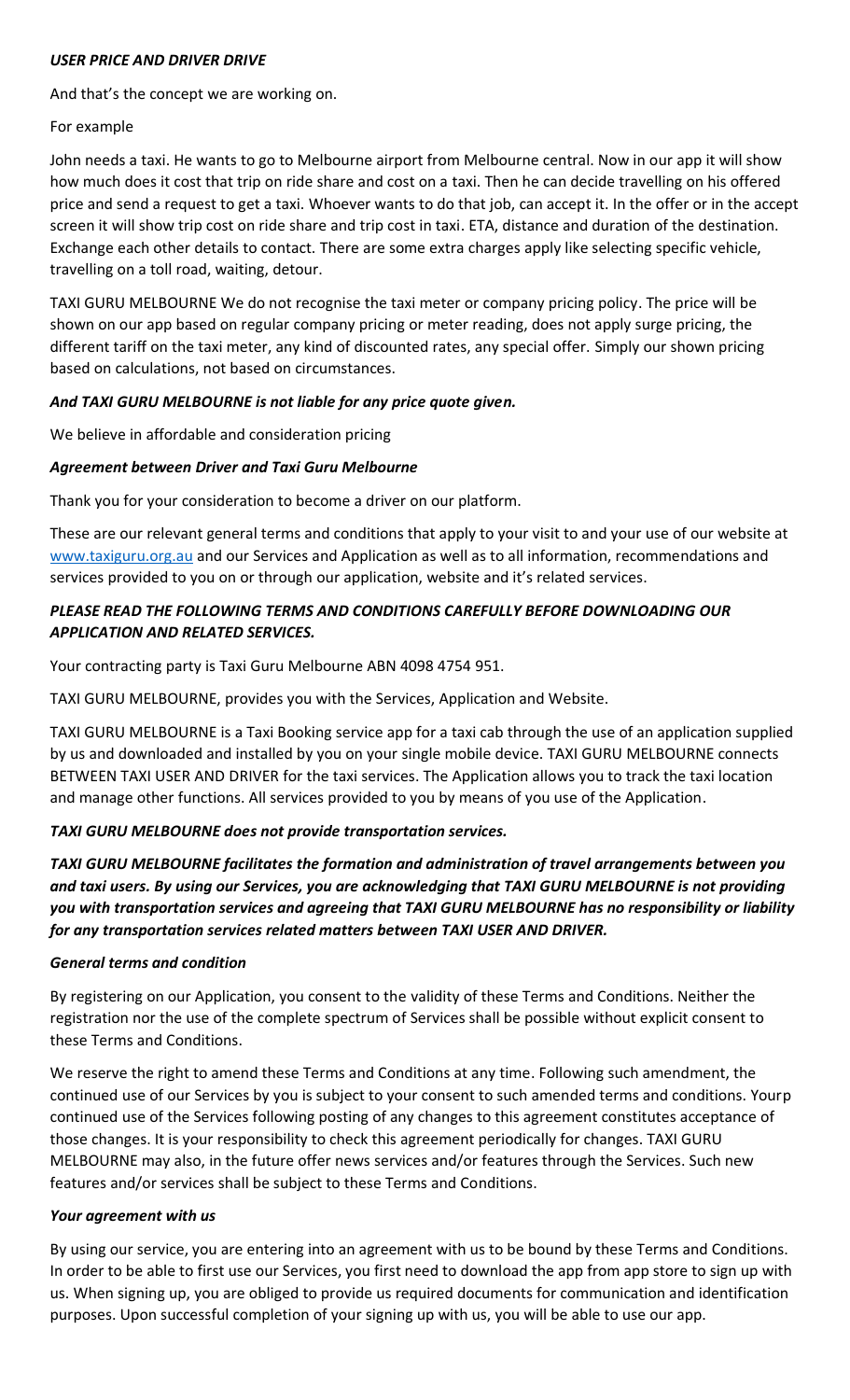When you are using our app to provide services to users, you are agreeing that

You are working on your own log in as the taxi plate number, mobile number and your driver accreditation number must match with our data base. If any changes you must notify us before you log in to the app. And users would be notified with those details to travel in the safe manner.

Your payments systems are in working order for electronic payments and you have enough cash for the exchange if its required. Your taxi is in sound mechanical conditions to transport people. You are in a sound conditions to work as passengers have the right to refuse the trip or ask for refund for the uncompleted trip due to poor conditions of the vehicle or driver or both.

## **Misuse of identity log in result in permanently delete you as our driver. We are taking identification matters seriously and it could result in reporting to CPV and may involve further legal matters.**

#### *Payment*

The use of our Services there is fees payable. Those fees are as follows.

(We are holding that bond as a security of paying Government levy on each trip, if any fare dispute and approx charges for job dispatch fees)

## *Every trip we will charge you \$2 and invoice will be sent to your app profile.*

## (Government levy \$1.10 included)

We reserve the right to change the fees for the use of our Services. If we decide to introduce such a fee, we shall inform you accordingly and allow you to either continue or terminate using our Services.

We may ask your payment details like credit cards to charge you the service fees on weekly basis or auto top up or you can pay to our payID or you can pay in person at our Thomastown office. And it's your responsibility to pay your invoice according to the due time shown. Or your service will be off-line. Any payment made is non-refundable. Any invoice due more than 2 weeks result in the cancellation of your service and all related terms and debt collection may proceed and you will be liable to pay all related cost.

But if there is a dispute about the charges then We will try our level best to solve.

## *Things to know for serving users*

Charges to taxi users are based on the government regulated metered fares or agreed fare and any tolls, waiting time, detour charges that may apply. users agreed to pay an additional service fee of 5% for paying by cards. This charge will be added to taxi fare at the time of transactions. Our fare policies are as follows at the time of booking a taxi by our app.

You can book the taxi according to government regulated mater or you can make an offer.

If you are paying by cabcharge/taxi vouchers/M40 as the government subsidy then using taxi meter is a must, otherwise taxi driver cannot process the payments.

There are extra charges for choosing different types of taxi services like selecting maxi taxi.

On agreed or offer fare there will be extra charges for tolls for travelling on the toll's road according to the taxi toll charges. Waiting charges apply \$1 per minutes like drive through facilities. Detour charges apply \$2 per kilometre. Selecting vehicle charges apply \$10 for maxi taxi/luxury.

## *Links to Third Party Sites*

The TAXI GURU MELBOURNE Services may contain links to other Websites ("Linked Sites"). The Linked Sites are not under the control of TAXI GURU MELBOURNE and TAXI GURU MELBOURNE is not responsible for the contents of any Linked Site, including without limitation any link contained in a Linked Site, or any changes or updates to a Linked Site. TAXI GURU MELBOURNE is not responsible for webcasting or any other form of transmission received from any Linked Site. TAXI GURU MELBOURNE is providing these links to you only as a convenience, and the inclusion of any link does not imply endorsement by TAXI GURU MELBOURNE of the site or any association with its operators.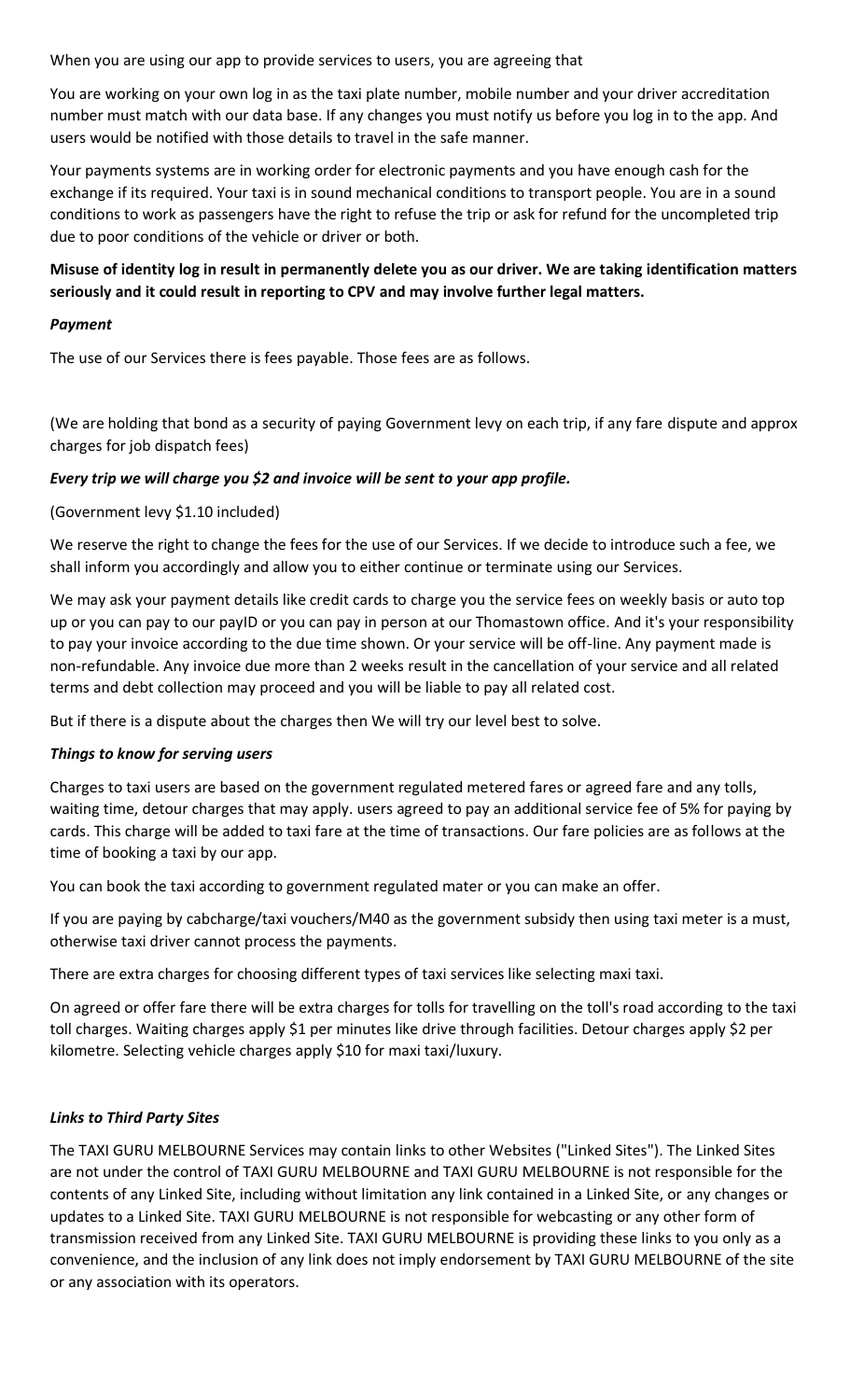Please note that these other websites may send their own cookies to users, collect data or solicit personal information, and you are therefore advised to check the terms of use or produce polices on those websites prior to using them.

## *No Unlawful or Prohibited Use*

You warrant that the information you provide to us is accurate and complete. We are entitled at all times to verify the information that you have provided and to refuse the Service without providing reasons.

You may only access the Service using authorised means. It is your responsibility to check to ensure you download the correct Application for your device. We are not liable if you do not have a compatible mobile device or you download the wrong version of the Application for your mobile device. We reserve the right to terminate the Service and the use of the Application should you be using the Service or Application with an incompatible or unauthorised device.

As a condition of your use of the Services, you warrant to us that you will not use the Services for any purpose that is unlawful or prohibited by these terms, conditions, and notices. You may not use the Services in any manner which could damage, disable, overburden, or impair the Services or interfere with any other party's use and enjoyment of the Services. You may not obtain or attempt to obtain any materials or information through any means not intentionally made available or provided for through the Services. You will only use the Services or download the Application for your sole, personal use and will not resell it to a third party. You will keep secure and confidential your account password or any identification we provide you which allows access to the Service.

TAXI GURU MELBOURNE reserves the rights to immediately terminate the Services and use of the Application should you not comply with any of the above rules.

#### *Use of Communication Services*

The Services may contain bulletin board services, chat areas, news groups, forums, communities, personal web pages, calendars, and/or other message or communication facilities designed to enable you to communicate with the public at large or with a group (collectively, Communication Services), you agree to use the Communication Services only to post, send and receive messages and material that are proper and related to the particular Communication Service. By way of example, and not as a limitation, you agree that when using a Communication Service, you will not: Defame, abuse, harass, stalk, threaten or otherwise violate the legal rights (such as rights of privacy and publicity) of others.

Publish, post, upload, distribute or disseminate any inappropriate, profane, defamatory, infringing, obscene, indecent or unlawful topic, name, material or information.

Upload files that contain software or other material protected by intellectual property laws (or by rights of privacy of publicity) unless you own or control the rights thereto or have received all necessary consents.

Upload files that contain viruses, corrupted files, or any other similar software or programs that may damage the operation of another's computer.

Advertise or offer to sell or buy any goods or services for any business purpose, unless such Communication Service specifically allows such messages.

Conduct or forward surveys, contests, pyramid schemes or chain letters.

Download any file posted by another user of a Communication Service that you know, or reasonably should know, cannot be legally distributed in such a manner.

Falsify or delete any author attributions, legal or other proper notices or proprietary designations or labels of the origin or source of software or other material contained in a file that is uploaded.

Restrict or inhibit any other user from using and enjoying the Communication Services.

Violate any code of conduct or other guidelines which may be applicable for any particular Communication Service.

Harvest or otherwise collect information about others, including e-mail addresses, without their consent.

Violate any applicable laws or regulations.

TAXI GURU MELBOURNE has no obligation to monitor the Communication Services. However, TAXI GURU MELBOURNE reserves the right to review materials posted to a Communication Service and to remove any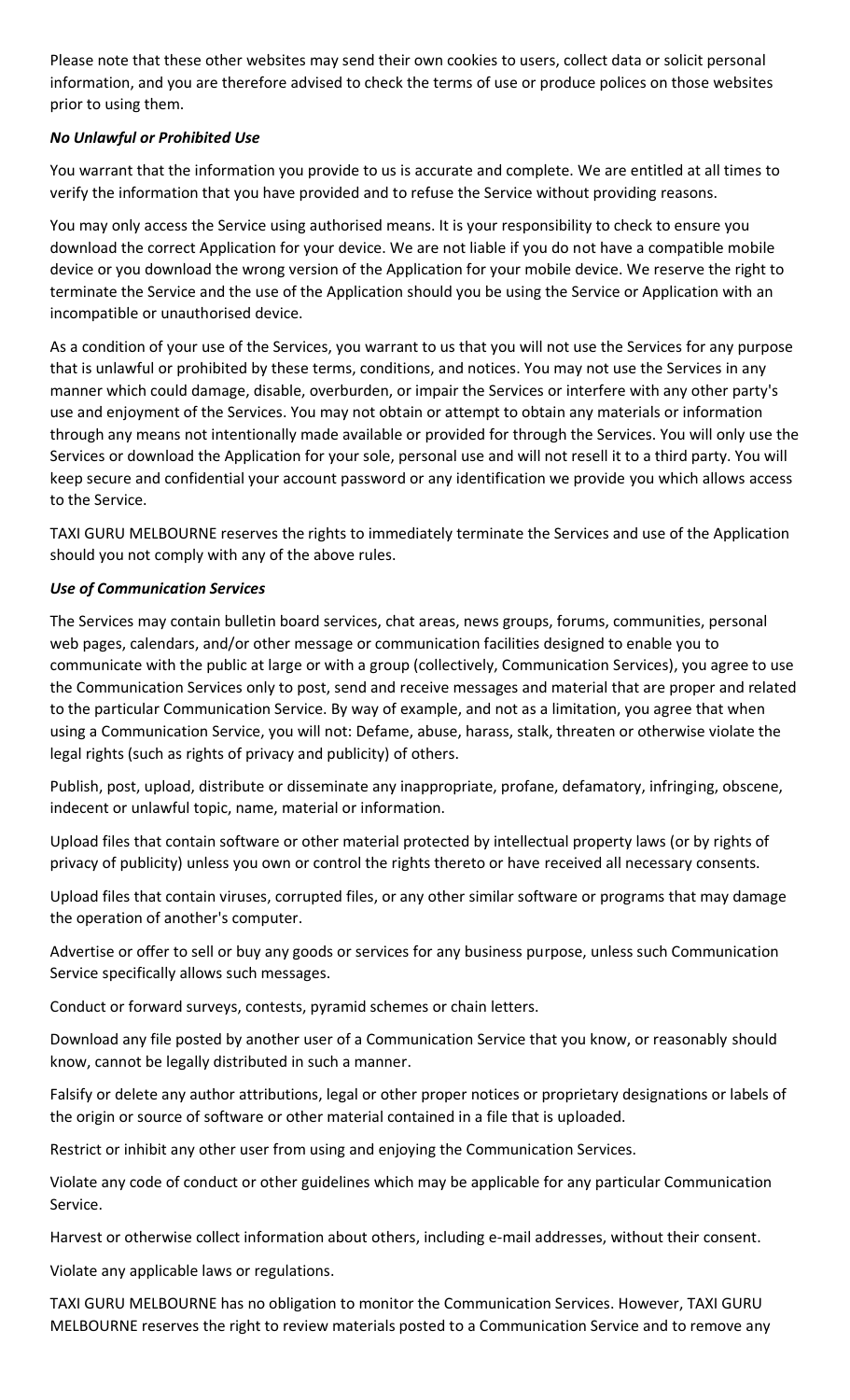materials in its sole discretion. TAXI GURU MELBOURNE reserves the right to terminate your access to any or all of the Communication Services at any time without notice for any reason.

TAXI GURU MELBOURNE reserves the right at all times to disclose any information as necessary to satisfy any applicable law, regulation, legal process or governmental request, or to edit, refuse to post or to remove any information or materials, in whole or in part, in TAXI GURU MELBOURNE's sole discretion.

Always use caution when giving out any personally identifying information about yourself or your children in any Communication Service. TAXI GURU MELBOURNE does not control or endorse the content, messages or information found in any Communication Service and, therefore, TAXI GURU MELBOURNE specifically disclaims any liability with regard to the Communication Services and any actions resulting from your participation in any Communication Service. Managers and hosts are not authorised TAXI GURU MELBOURNE spokespersons, and their views do not necessarily reflect those of TAXI GURU MELBOURNE.

Materials uploaded to a Communication Service may be subject to posted limitations on usage, reproduction and/or dissemination. You are responsible for adhering to such limitations if you download the materials.

#### *Term and termination*

The agreement between us and you are concluded for an indefinite period.

You are entitled to terminate the agreement at all times by permanent deletion of the Application installed on your smart phone, or closing down your user account thus disabling the use by you of the Application and the Service. And let us know about your termination then we will take necessary steps to close your account and refund your bond after adjustment with related fees with TAXI GURU MELBOURNE within 30 days of your notice from both side.

We are entitled to terminate the agreement at all times and with immediate effect (by disabling your use of the Application and the Service) if you:

violate or breach any term of these Terms and Conditions, or

in the opinion of us, misuse the Service. We are not obliged to give notice of the termination of the agreement in advance. After termination we will give notice thereof in accordance with these Terms and Conditions.

## Materials Provided to TAXI GURU MELBOURNE or posted on the Website

TAXI GURU MELBOURNE does not claim ownership of the materials you provide to TAXI GURU MELBOURNE (including feedback and suggestions) or post, upload, input or submit to any Website or its associated services (collectively Submissions). However, by posting, uploading, inputting, providing or submitting your Submission you are granting TAXI GURU MELBOURNE, its affiliated companies and necessary sub licensees permission to use your Submission in connection with the operation of their Internet businesses including, without limitation, the rights to: copy, distribute, transmit, publicly display, publicly perform, reproduce, edit, translate and reformat your Submission; and to publish your name in connection with your Submission.

No compensation will be paid with respect to the use of your Submission, as provided herein. TAXI GURU MELBOURNE is under no obligation to post or use any Submission you may provide and may remove any Submission at any time in TAXI GURU MELBOURNE's sole discretion.

By posting, uploading, inputting, providing or submitting your Submission you warrant and represent that you own or otherwise control all of the rights to your Submission as described in this section including, without limitation, all the rights necessary for you to provide, post, upload, input or submit the Submissions.

## *Information for Personal, Non-Commercial Use Only*

You agree that information provided by to you by TAXI GURU MELBOURNE in connection with the Services is for personal use only and may not be sold, redistributed or used for any commercial purpose (this includes but is not limited to the use of Advertiser contact details for unsolicited commercial correspondence). You may download material from our Services for your personal, non-commercial use only, provided you keep intact all copyright and other proprietary notices. You may not modify, copy, reproduce, republish, upload, post, transmit or distribute in any way any material from our Services including code and software. You must not use our Services for any purpose that is unlawful or prohibited by these terms of use.

You may not use data mining, robots, screen scraping, or similar data gathering and extraction tools on our Services for establishing, maintaining, advancing or reproducing information contained on our Services on your own website, application or in any other publication, except with our prior written consent.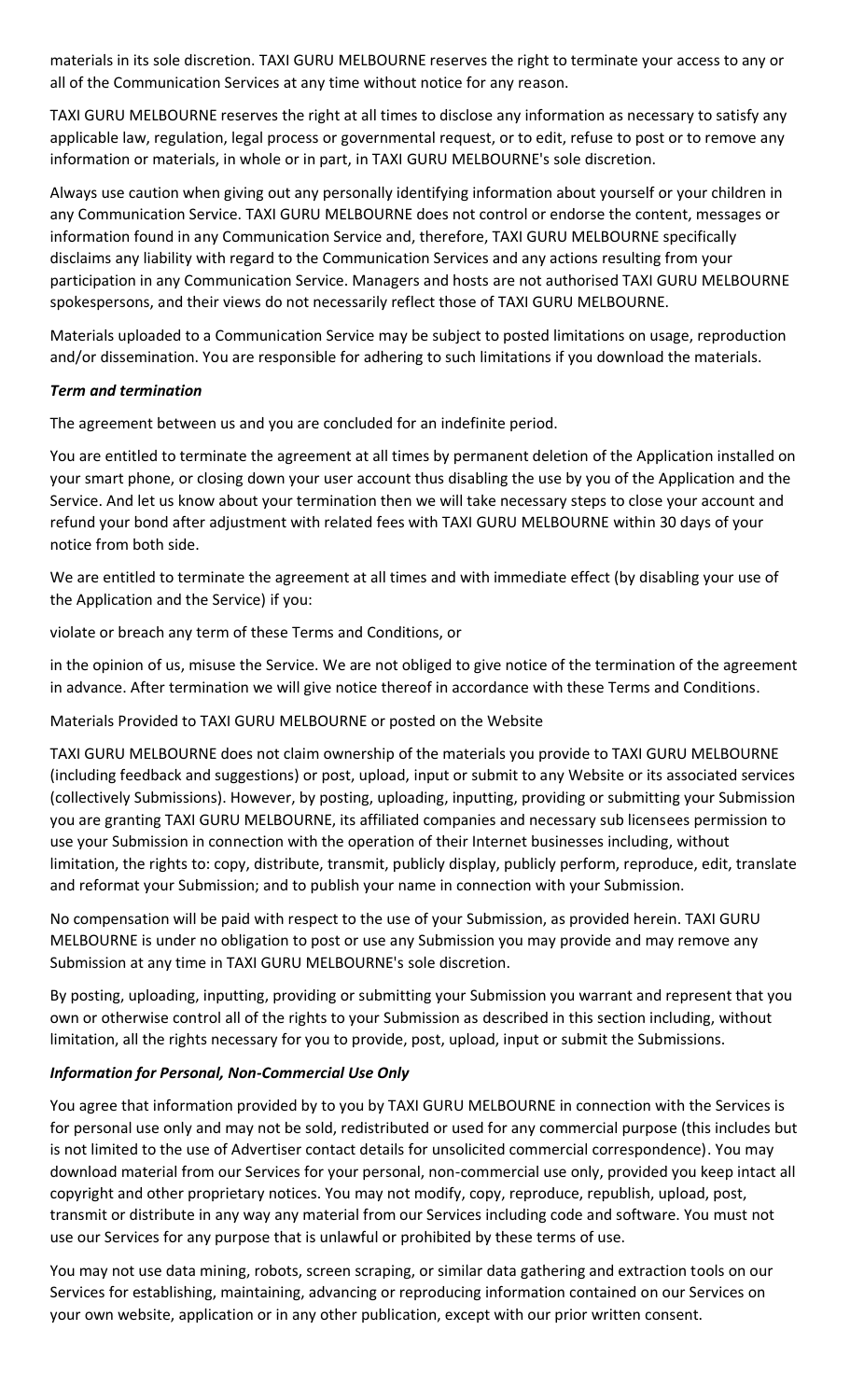## *Privacy*

You agree that TAXI GURU MELBOURNE may collect and use, personal information, technical data and related information – including but not limited to technical information about your device, system and application software and peripherals – that is gathered periodically to facilitate the provisions of software updates, product support, and other services to you (if any) related to the Services and to administer those Services. We may also use information to develop new products and services, attend to your enquiries, seek feedback, or tell you about other products or services offered by TAXI GURU MELBOURNE and its related companies. We may base this information as long as it is in a form that does not personally identify you, to improve our products or to provide services or technologies to you.

We will not use or disclose personal information about you for a purpose (the secondary purpose) other than the primary purpose of collection unless:

#### *both of the following apply:*

the secondary purpose is related to the primary purpose of collection and, if the personal information is sensitive information, directly related to the primary purpose of collection;

the individual would reasonably expect TAXI GURU MELBOURNE to use or disclose the information for the secondary purpose; or

the individual has consented to the use or disclosure; or

if the information is not sensitive information and the use of the information is for the secondary purpose of direct marketing:

it is impractical for TAXI GURU MELBOURNE to seek the individual's consent before that particular use; and

TAXI GURU MELBOURNE will not charge the individual for giving effect to a request by the individual to TAXI GURU MELBOURNE not to receive direct marketing communications; and

the individual has not made a request to TAXI GURU MELBOURNE not to receive direct marketing communications; and

in each direct marketing communication with the individual, TAXI GURU MELBOURNE draws to the individual's attention, or prominently displays a notice, that he or she may express a wish not to receive any further direct marketing communications; and

each written direct marketing communication by TAXI GURU MELBOURNE with the individual (up to and including the communication that involves the use) sets out TAXI GURU MELBOURNE's business address and telephone number and, if the communication with the individual is made by fax, telex or other electronic means, a number or address which TAXI GURU MELBOURNE can be directly contacted electronically.

The above operates in relation to personal information that TAXI GURU MELBOURNE has collected from a related body corporate as if TAXI GURU MELBOURNE's primary purpose of collection of the information were the primary purpose for which the related body corporate collected the information.

TAXI GURU MELBOURNE complete privacy policy can be found at www.taxiguru.org.au

#### *Liability Disclaimer*

The information, software, products, and services included in or available through the Services may include inaccuracies or typographical errors. Changes are periodically added to the information. TAXI GURU MELBOURNE and/or its suppliers may make improvements and/or changes in the Services at any time. Advice received via the Services should not be relied upon for personal, medical, legal or financial decisions and you should consult an appropriate professional for specific advice tailored to your situation.

TAXI GURU MELBOURNE and/or its suppliers make no representations about the suitability, reliability, availability, timeliness, and accuracy of the information, software, products, services and related graphics contained on the Services for any purpose. To the maximum extent permitted by applicable law, all such information, software, products, services and related graphics are provided "as is" without warranty or condition of any kind. TAXI GURU MELBOURNE and/or its suppliers hereby disclaim all warranties and conditions with regard to this information, software, products, services and related graphics, including all implied warranties or conditions of merchantability, fitness for a particular purpose, title and noninfringement.